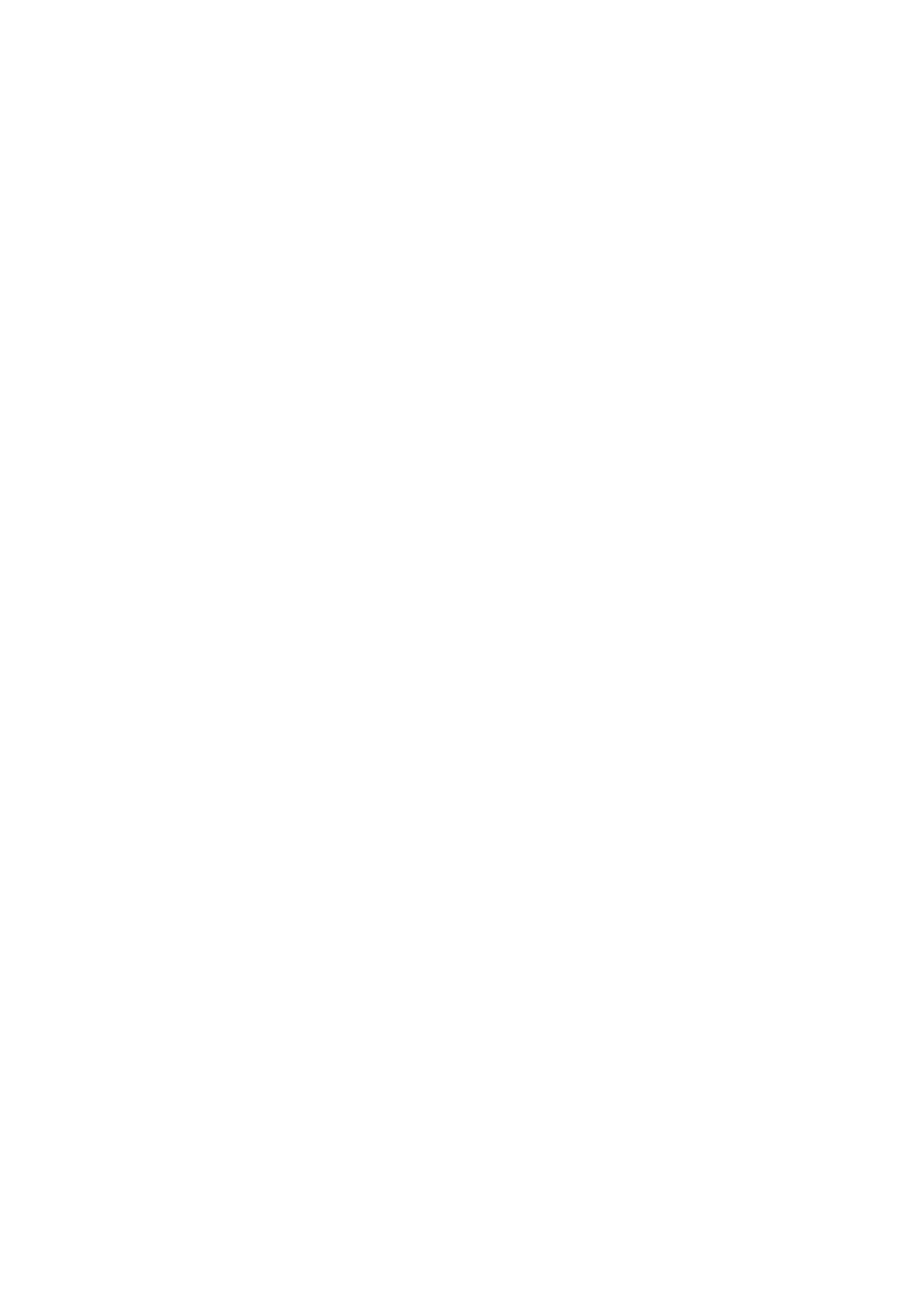#### **Summary of the book's contents**

The book begins with an introduction (**Chapter 1**) by the two Editors: Ana Bocanegra-Valle and Ignacio Guillén-Galve. As is customary in edited volumes, this chapter highlights the significance of the contribution of the overall book and the individual chapters. The reader is presented with brief overviews of thick description, deep theorizing, participatory research, researcher reflexivity, ethics and trustworthiness, and differing degrees of methodological alignment to ethnography in writing research. These concepts are then aligned to each of the individual chapters in turn, where brief—sometimes very brief— summaries are presented.

The main crux of the book seems to revolve around the question of "What, exactly, is an ethnography of academic writing, what does it look like, and how can we make use of it in academic writing research?" In **Chapter 2**, Tardy addresses these issues through an examination of two key concepts in ethnographic research: *thick description* and *thick participation*. In this (mainly theoretical) chapter, she does an excellent job of problematizing thick description as it relates to publications in some of the bigger journals in the field of academic writing. Thick description seems to be primarily a *process*—something researchers do in pursuit of a *thick interpretation*.<sup>1</sup> This is evidenced by Tardy's use of Geertz's (1973) well-known quote: "The aim is to draw large conclusions from small, but very densely textured facts, to support broad assertions about the role of culture in the construction of collective life by engaging them exactly with complex specifics." (p. 321) Thus, the original term of *thick description* seems a little unfortunate, and this alone warrants Tardy's focus.

A *description* commonly means enhancing, elaborating, or extending upon existing meanings so that people, places, processes, or things are brought to life in detail. Indeed, as Tardy discusses, detailed methods sections in ethnographic or ethnographically-oriented studies often list "elements of thick description" (Tardy, 2022, p. 23). Thus, while Tardy does not use the term, there has perhaps been some *sloganization* of thick description since its initial conceptualization. Sloganization is "a tendency to use a range of popular terms in scholarship, policy papers, practical applications and curriculum development as  $if$  their meaning were obvious and shared across the globe" (Schmenk et al., 2019, p. 4, emphasis in original). Consequently, theoretical discussions like Tardy's help us to take stock of oft-taken-for-granted definitions and concepts, which is important because—as argued by Thomas et al. (2021)—how we define and use a concept can greatly impact a field going forward. Useful, in this respect, is Tardy's decision to focus on Srikant Sarangi's repeated discussion of thick participation as a means to bring thick description back in line with Geertz original concept. Essentially,

<sup>&</sup>lt;sup>1</sup> Thick interpretation is my term and is never used by Tardy.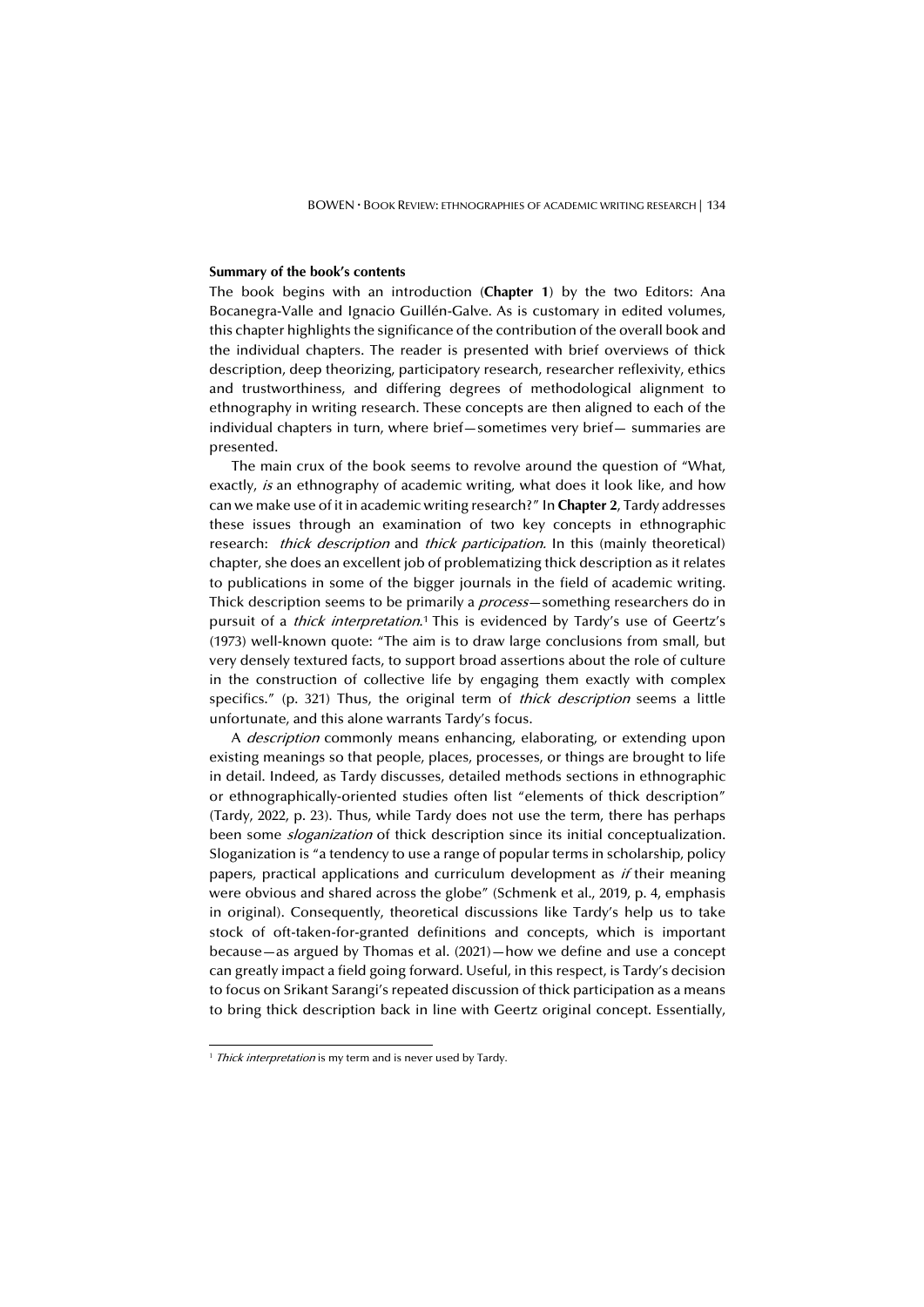#### 135 | JOURNAL OF WRITING RESEARCH

thick description can only be achieved through thick participation, thus (re)framing the concept more clearly as a process we go through to achieve a thick interpretation.

Upon moving into **Chapter 3**, by Jennifer Sizer, the reader (like me) may have been excited to find out how we can further ensure thick description and thick participation. However, this chapter moves away from these central tenets that had been so well-established in the previous chapter, and the reader is presented with a whirlwind tour of *textography*. Clearly, the work of Swales and others using textography has been invaluable, and I commend Sizer on her range of coverage in this chapter. As Sizer notes, "textography combines textual analysis with ethnography to explore texts, contexts, and textual practices such as academic writing practices" (p. 40). Thus, the focus of the book firmly cemented itself in terms of mixing (or triangulating) methods that are often found in ethnographies (e.g., interviews, observations, member checks, etc.) with approaches that are more common in writing research. Although this somewhat contradicts the book's title, it ties in with an earlier statement by Bocanegra-Valle and Guillén-Galve's that "the chapters in this book … gather several examples of how to forestall the *tinge* and thus get the methodological aspects of academic writing research on the right ethnographic track" (pp. 6–7, emphasis in original).

Sizer does a good job of highlighting how textography can move us away from this "tinge", as she charts its history and application in previous studies. In my interpretation of Sizer's discussion, textography seems to place text (or social/situated practices enacted in texts) at the centre of the research endeavour, yet it also draws upon ethnographically-oriented methods to explore how the producers and receivers of such texts interact in discourse communities. This clearly adds a level of analysis that moves us closer toward a thick description. However, at times I felt that the mixing of textographic and ethnographic citations was a little confusing (and misleading). For example, Sizer makes repeated reference to autotextography (p. 47, 51, 52, 54, 56), yet the works she cites in proximity to the word often discuss autoethnographies and naturalistic data in general rather than being discussions of textographic works. Furthermore, what autotextography is and how it differs from an autoethnography is never really explained (and neither is the difference between a "textographic interview" and an interview in general [p. 52]). Overall, in a theoretical chapter promoting the benefits of one kind of approach/perspective, I would have liked more critical engagement on what textography does not do and how it is situated with regard to other popular approaches that seek to narrow the gap between text and context, as Sizer repeatedly states in synonymous ways.

**Chapter 4**, by Albero-Posac & Luzón, continues the thread of "ethnographically-oriented research" in academic discourse communities, but it focuses on digital settings. Namely, it focuses on studies that have explored interactions between academics on various social media sites, blogs, and other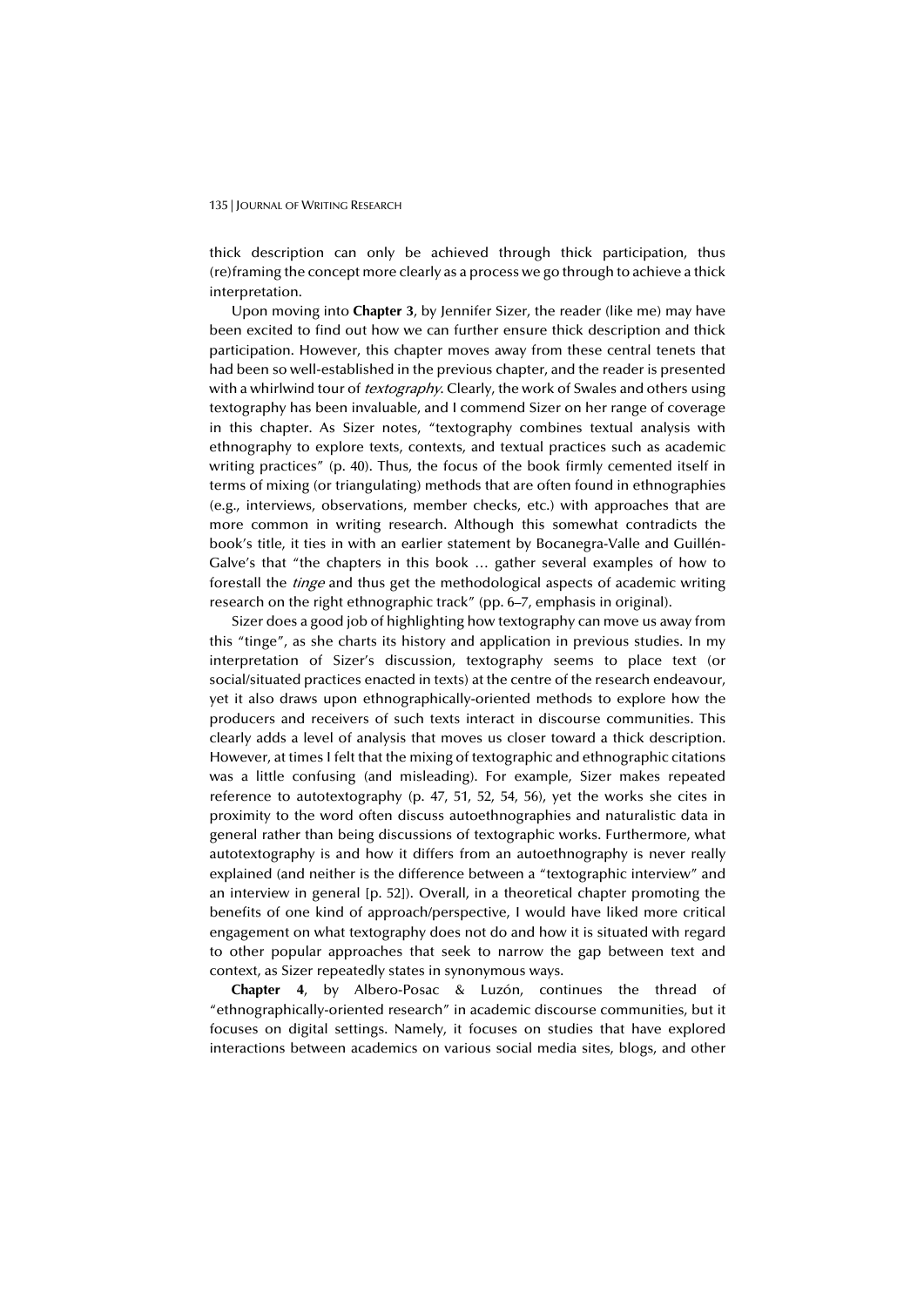digital spaces. Consequently, this chapter focuses not so much on academic discourse in the traditional sense, or on learners of academic writing, but on studies into online communities where academic practices are at the forefront of interactions. As the authors themselves note, finding studies that are, in essence, digital ethnographies of some form or another, is a difficult endeavour, as many studies do not explicitly frame themselves in this light—no doubt because a true ethnography seems to require thick participation (as highlighted by Tardy in Chapter 2), and many of the data sources that were used in the 37 studies that Albero-Posac and Luzón focus on seem to have been collected after the fact (i.e., real-time observation and/or researcher participation in online communities seems to be quite rare). Moreover, the decision of Albero-Posac and Luzón to categorize some of the chosen studies as "ethnographically oriented" (while the authors of said studies did not) seems to reflect an underlining issue that is never really addressed in this chapter (nor in others), and is something that I mention in my summary opinion at the end of this review.

Nevertheless, the authors do a nice job of outlining the vagueness with which the term digital ethnography has come to mean different things to different researchers, and their discussion highlights the proliferation of terms such as online ethnography, virtual ethnography, cyberethnography, discourse-centred online ethnography, internet ethnography, webnography, and netnography. Thus, as per the previous chapter on *textography*, the blending of a central research focus with "-ography" seems to be common practice. Yet, the proliferation of these terms in the current chapter seems to reflect the elusiveness of digital ethnography as "a broad, open approach that comprehends the use of different reflexive online and/or offline research procedures to study realities that include but may not be limited to practices in online settings" (p. 65). Personally, in a chapter focusing on theoretical discussion, I think this definition needed some critical examination (and unpacking). This may have then explained why studies using online surveys and questionnaires were included later on in the chapter alongside interviews, observations, and document analysis—I would consider the last three methods as ethnographically-oriented, as per their coverage in the other chapters, but I would question the inclusion of surveys and questionnaires.

Switching focus again, Manchón (**Chapter 5**) takes us into the realm of ethnographic/ethnographically-oriented studies and focuses primarily on second language writing processes and/or text production processes. Manchón defines writing processes as both "those cognitive actions that are behind (mainly) individual production of written language" (p. 85) and "the (individual or collaborative) processes responsible for the socially situated production of texts" (p. 86). Text production processes, on the other hand, refer to "the dynamism and time-distributed nature of the production of such texts" (p. 86). She effectively uses this dichotomy as a kind of sensitizing concept, allowing her to position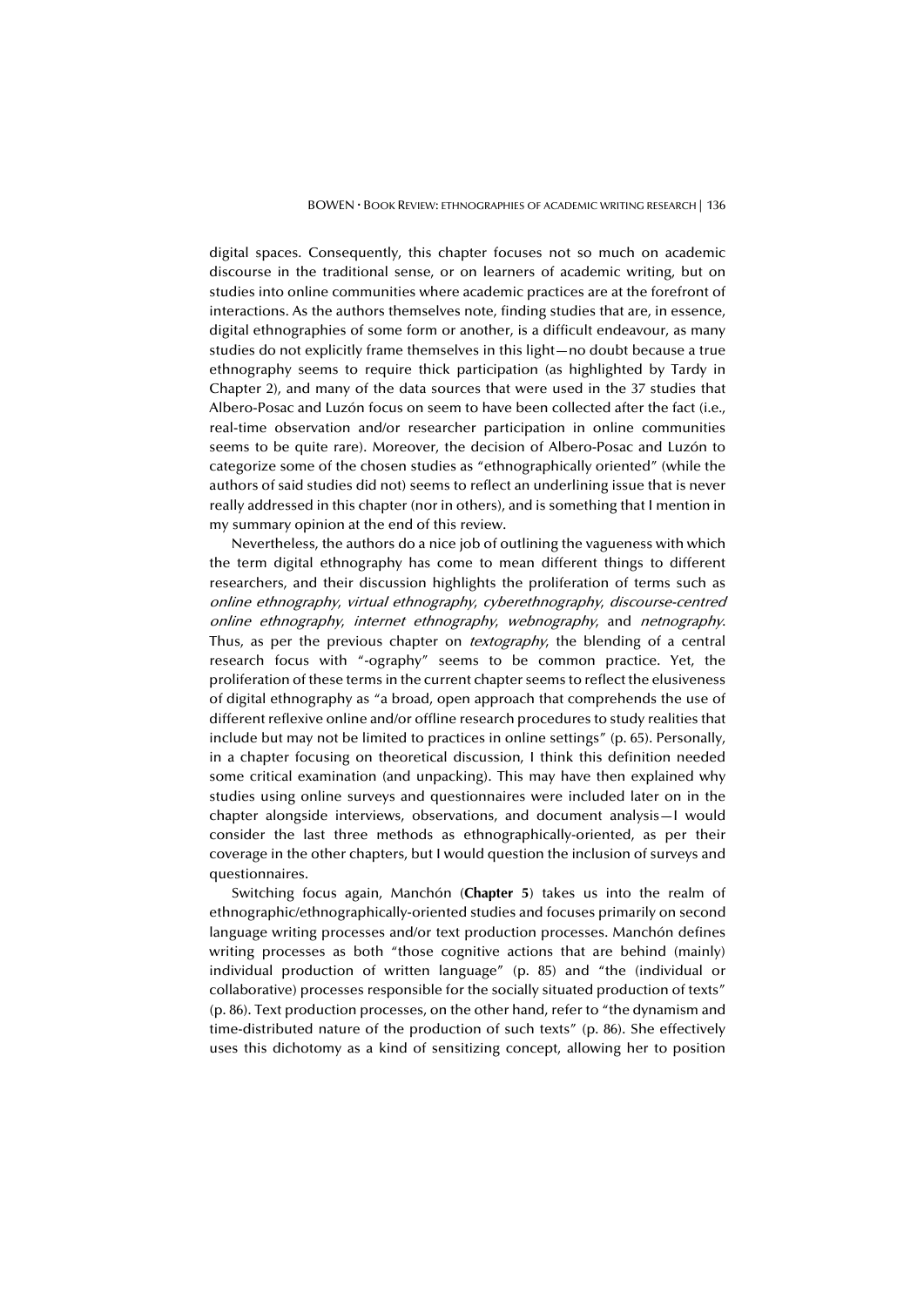#### 137 | JOURNAL OF WRITING RESEARCH

ethnographic/ethnographically-oriented studies that have addressed such concerns as an essential part of the writing process field adjusting to methodological rich points. These rich points refer to key periods when researchers have realized that current approaches/methods/practices/theories are inadequate, thus they change the way they do research in some fundamental way.

In the field of writing process research, Manchón sees two such rich points. The first reflects the social turn in Applied Linguistics and relates to research that focuses on socio-cognitive and socio-cultural inquiries into writing processes and strategies. However, rather than being a shift from individual to context, Manchón sees this as a shift from individual cognition to person-centeredness within writing process research, which "attempts to strike a balance between the social and the individual" (p. 89). The second rich point reflects the recognition by writing researchers that text production processes have become increasingly distributed in time and space and increasingly draw on collaborations with others, other's texts, one's own texts (past or present), and technology. This is an interesting (and unique) way to situate the research she knows so well.

In the rest of the chapter, Manchón goes on to give examples of studies that highlight these shifts. These developments are perhaps most closely tied to my own interests (e.g. Bowen & Thomas, 2020; Bowen et al., 2022), thus this chapter was especially interesting to me. The studies that are presented as examples of each methodological rich point are firmly aligned with the concept of thick description (and sometimes thick participation) outlined earlier in the book. Such studies focus on the "invisible dimension of text production" (p. 85) as Manchón puts it, and serve as exemplars of innovative research designs that are ethnographically-oriented. However, Manchón also rightfully reminds us that there is no need to abandon non-ethnographic methods or laboratory-esque research, as these are equally valid and needed. Instead, she hopes that "the field can be enriched with abundant future initiatives of cross-pollination among methodological alternatives in the study of writing and text production processes." (p. 100)

At this stage in the book, the content makes a welcome switch from theorizing and synthesizing to an in-depth reflection of a multiple-case ethnographic study. In their aptly titled chapter "Walking on thin ice: Reflexivity in doing ethnography", Khuder and Petrić (**Chapter 6**) turn a critical lens on their two-yearplus ethnographic work with exiled Syrian academics. Drawing on a feminist approach to reflexivity, which "requires reflection on the relationship between the researcher and the researched, where both become partners in the research process, and both critically reflect on their journey" (p. 107), they explore a number of important issues when working closely with participants: participant recruitment, conducting and analyzing interviews, the use of text histories, textual representations, and ethics in collaborative ethnography.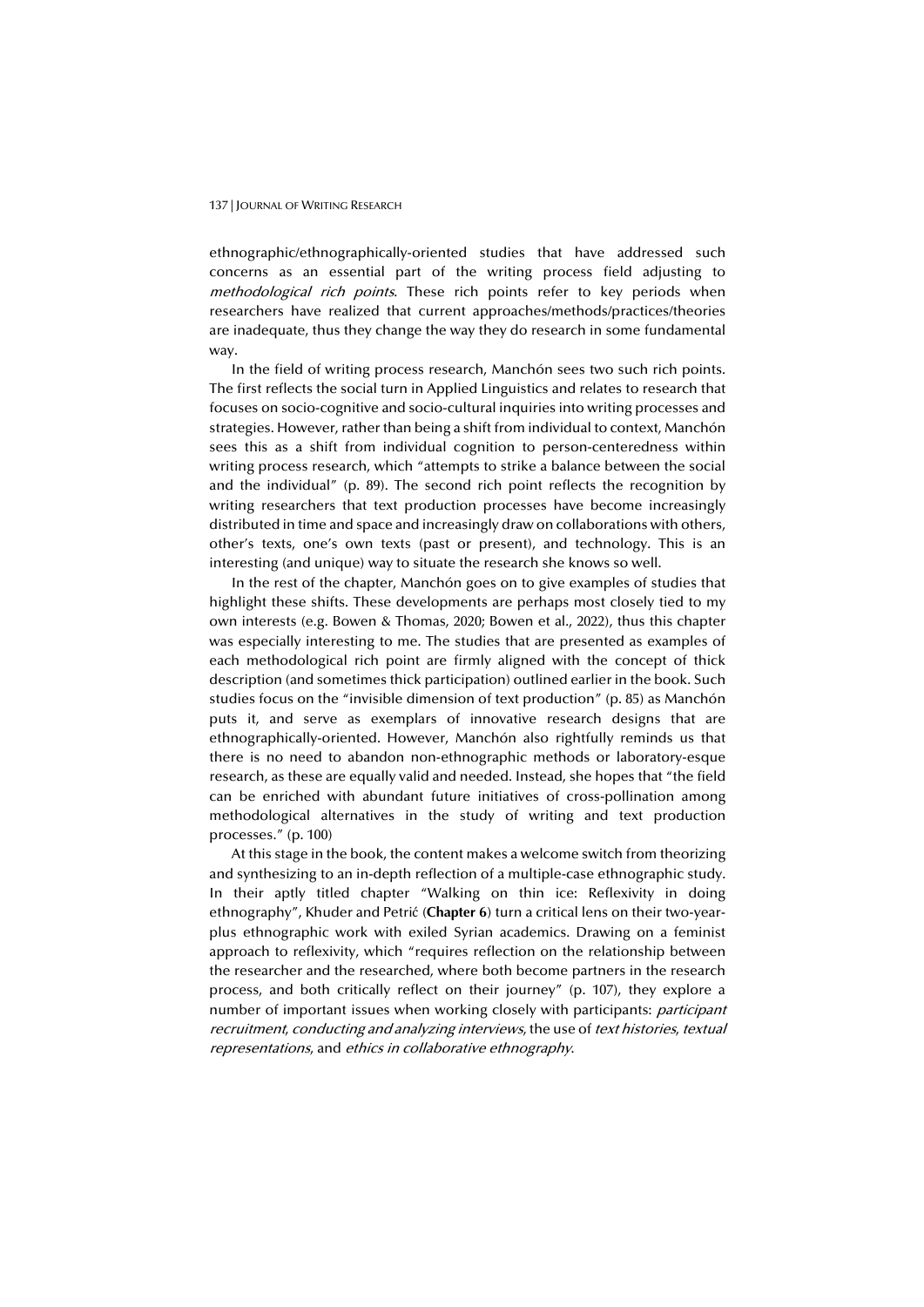I found this chapter very engaging and informative, and I often found myself nodding along in agreement as they outlined the problems that can arise when participants frame the research and researcher in different ways and vice versa. For instance, on page 112 they note that, when conducting and analyzing interviews, "the participants' assumption of a shared knowledge between them and the researcher in a wide range of areas" led to a number of "you know what I mean" comments from their participants—a phenomenon I have experienced several times when working from various insider–outsider perspectives (e.g., Bowen et al., 2021; Bowen et al., 2022). The authors point out similar issues with regard to *textual histories*, wherein participants sometimes positioned one of the researchers as a "language broker" (p. 114), with whom they would seek advice on writing. Such issues can impact data collection, yet the authors were acutely aware of this and adjusted their interactions accordingly, thus highlighting how reflexivity is not just something we do after a project.

Khuder and Petrić also highlight the importance of *textual representations* when dealing with sensitive topics, and the importance of using appropriate terms that would not offend or distance participants, such as the use of Syrian conflict in lieu of revolution, civil war, or uprising-each of which has different connotations (p. 115). Thus, many of the concerns included in this chapter will be especially valuable to those working with vulnerable populations or sensitive topics, and their inclusion here is all the more important when we consider that such issues are rarely included in the publication of studies.

Continuing the thread of reflection on personal projects, Ávila Reyes (**Chapter 7**) introduces two of her previous ethnographic studies: one cross-sectional design and one longitudinal design, both working with underrepresented students in Chile. Using these studies as a backdrop, and framing her work through a critical stance on normative practices, she shares her insights on methodological procedures, challenges, and integrity, as well as illustrating the benefits of a literacy history approach combined with talk around texts. More importantly, though, this chapter explicitly moves the reader away from a deficit view of learners, particularly in terms of normative practices that silence student voices in writing, such as the proliferation of academic sources and citations that many teachers call for. Here, Ávila Reyes makes several valuable observations with regard to paraphrasing, source use, and the influence of teacher expectations in light of students creating their own "voice". I believe that such issues are doubly important when it comes to writing in a second language (Bowen & Nanni, 2021), and the kind of epistemological stance that Ávila Reyes calls for in this chapter would be an ideal tool for investigating such issues.

As is the case with the other chapters, there was also a focus on the triangulation of data as a marker of thick description, with interviews, member checks, and repeated interactions with participants being the most prevalent techniques. One key difference in this chapter was the focus on a particular type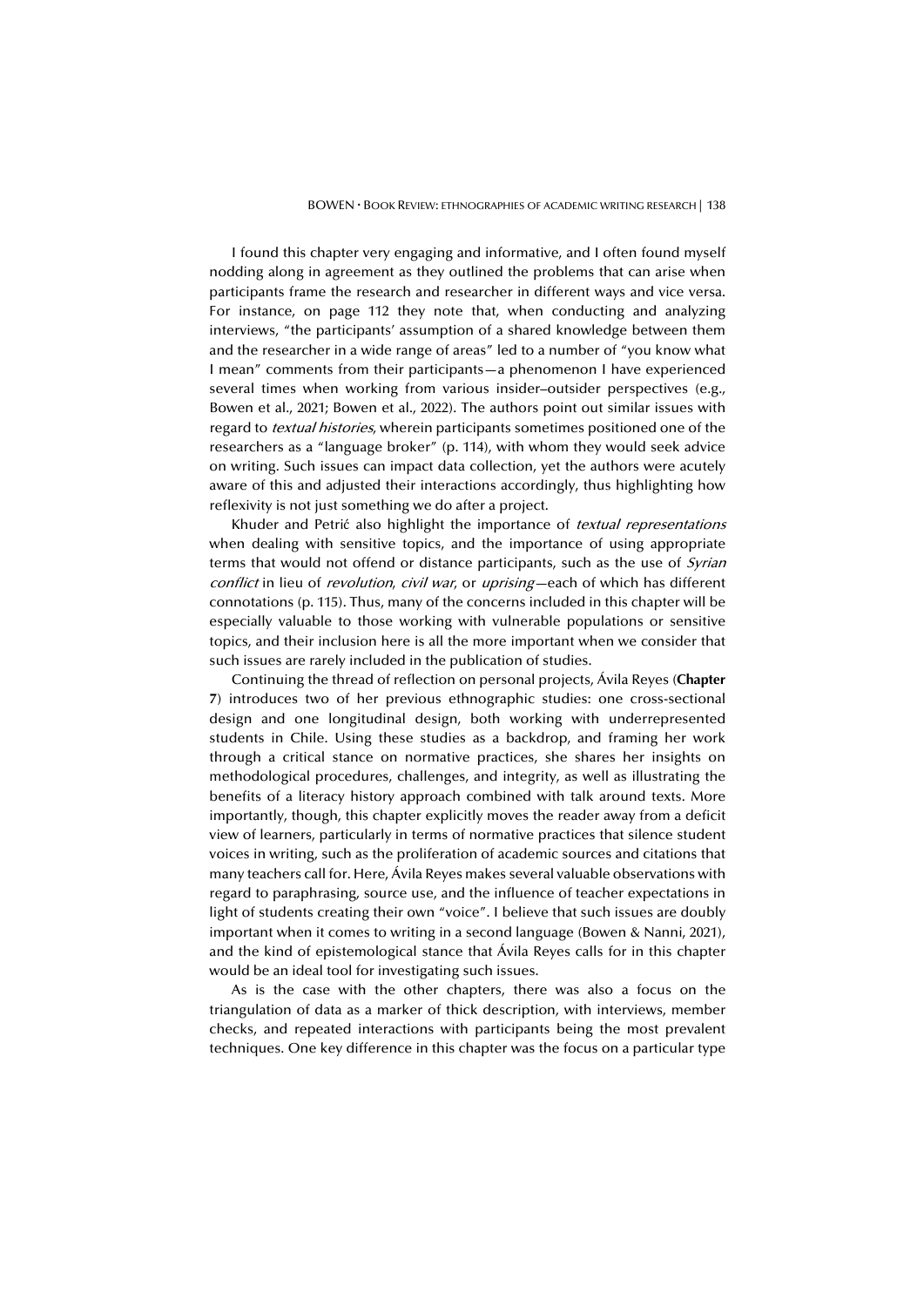#### 139 | JOURNAL OF WRITING RESEARCH

of interview: literacy histories. Ávila Reyes, drawing extensively on the work of Theresa Lillis, outlines how these interviews are effectively narrative inquiries where the interview protocol focuses on literacy-related prompts. I clearly see the benefit of such an approach when applied to ethnographies of academic writing. However, the leap from this to the conclusion that "student agency manifests in the desire to make academic writing their own" seemed a bit of a stretch, because—as I have argued elsewhere (Bowen et al., 2021)—agency is more complex than the desire/willingness to do something, and it is inherently tied to issues of identity and how we legitimize our positions in light of different marketplaces/audiences.

# **Overall opinion**

Overall, I thoroughly enjoyed the book. Individually, all seven chapters are wellwritten, and I enjoyed each of the perspectives that they offered. However, at times I felt that a little more cross-pollination between the contributions would have strengthened the book as a whole. For instance, the focus of Chapter 3 was textography, while the focus of Chapter 7 was literacy histories coupled with talk around texts from a critical perspective. In this respect, there seemed to be some overlap in the concerns that the chapters discussed but neither mentioned the other. Moreover, as a reader, it was not entirely clear why textography was any different (or better) than other, commensurate (eclectic) approaches that seek to bridge the gap between context and text, such as Fairclough's (1992) three dimensional model of Critical Discourse Analysis (which Ávila Reyes makes mention of in the framing of her chapter) or the exciting work being done through SFL + Legitimation Code Theory (e.g., Martin et al., 2020). Nevertheless, this seems to be an issue at the macro-level of the book's construction and it did not distract from the standalone contributions of each chapter.

In terms of likely readership, I believe that the book will primarily appeal to researchers interested in academic discourse communities, writing as a form of social practice in academic settings, and those seeking to reflect on what ethnography can offer to writing research. Thus, it does not seem to be a book for those wishing to learn how to do ethnography in a step-by-step fashion, those interested solely in teaching academic writing (cf. Chapter 7 by Natalia Ávila Reyes), or those interested in researching the development of academic writing in a single situation/text (see Bowen, 2019).

There does seem to be an issue with how the term *ethnography* in its truest sense is used at times. Specifically, while the chapters provide excellent overviews of studies that have used methods traditionally associated with ethnographies, particularly interviews, field notes, member checks, and observations, at the core of many chapters lie two important questions that are somewhat left unanswered (at least for me): (a) When is a study actually "doing" ethnography? And (b) when is a study simply triangulating data over time with some reflexivity thrown in? The